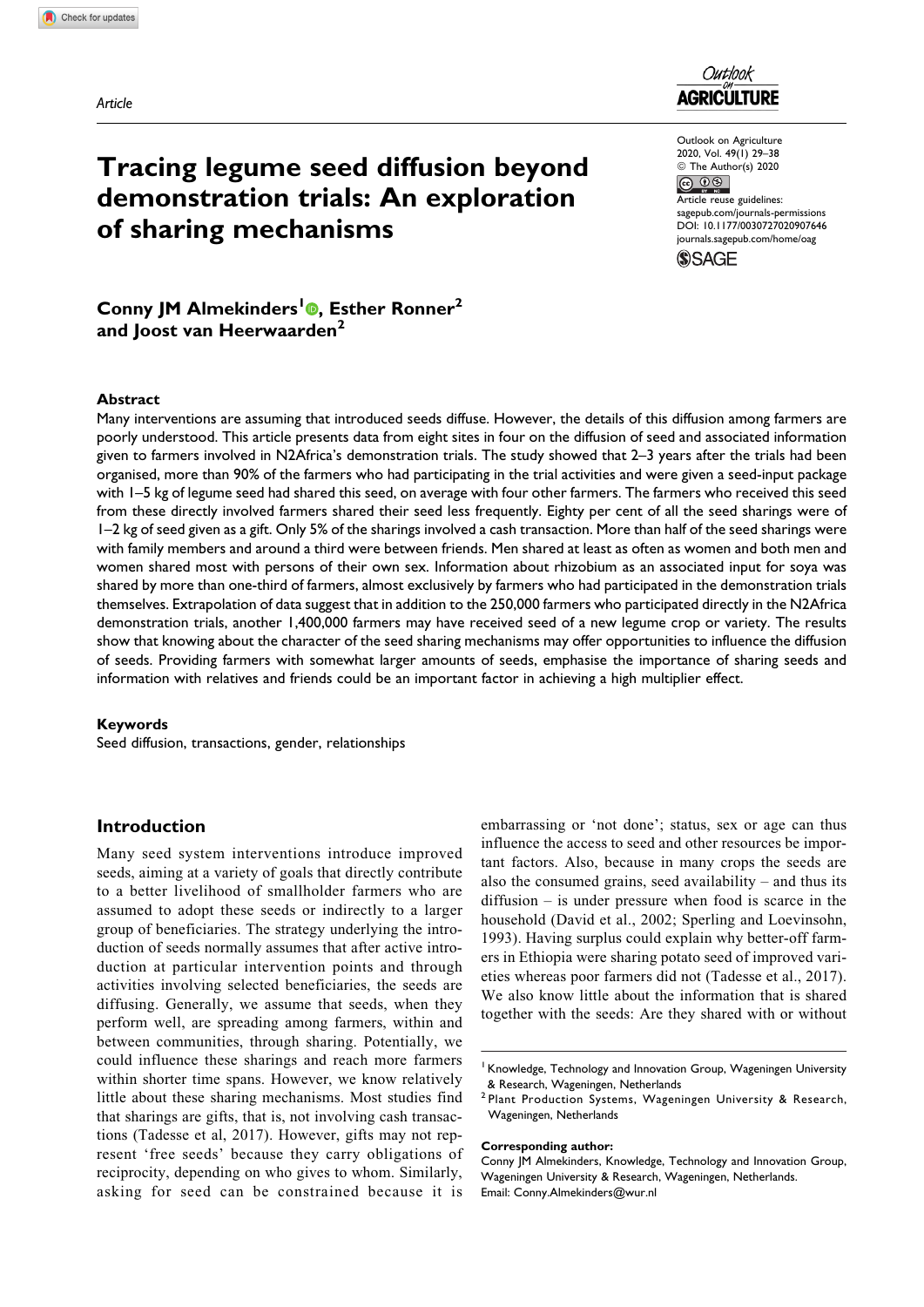|                              | Ghana |         | Kenya  |          | Malawi         |         | Zimbabwe  |       | Total |
|------------------------------|-------|---------|--------|----------|----------------|---------|-----------|-------|-------|
|                              | Sung  | Pishugu | Butula | Malakasi | Mnusu          | Lumwira | Goromonzi | Mudzi |       |
| Women                        |       |         | 26     | 32       | 21             | 21      | 20        | 32    | 174   |
| Men                          | 9     | 10      | 23     | 15       | $\overline{2}$ |         |           | 15    | 93    |
| Groups <sup>a</sup><br>Total | 20    | 21      | 50     | 49       | 33             | 28      | 22        | 47    | 270   |

Table 1. The composition of the sample population of interviewed farmers from the first to fourth generation.

 $^{\rm a}$ These groups of farmers were analysed as a single interviewee.

recommendations and instruction on how to use the seed, and could this influence the diffusion of the seed?

We report on a study in which we explored the sharing and diffusion of seeds as part of a legume technologies following their introduction through the N2Africa-project ([www.n2africa.org](http://www.n2africa.org)) in the years 2009–2013 in a number of selected sites in four countries. Farmers were encouraged to adopt and integrate legumes because of nitrogen fixation capacities. Seed of common bean, cowpea, groundnut and soyabean was disseminated together with phosphate-based fertilizer and, in the case of soyabean, with rhizobium inoculant. The case studies in this report are complementary, and represent a first effort to explore how, and to what extent, seeds of new legume varieties or crops, and associated information (in particular on fertilizer and rhizobium) had spread beyond the farmers who were directly involved in the project. The case studies were carried out simultaneously in Ghana, Kenya, Malawi and Zimbabwe in the second half of 2013.

## Material and methods

# The design of the studies and the composition of the sampled groups of farmers

In four countries, Ghana, Kenya, Malawi and Zimbabwe, we identified sites where in 2010, the first season of the N2Africa project, a demonstration trial had been implemented with one of N2Africa's legumes, preferably in one single season and with just one farmer group. The legume-based technologies had been introduced through a lead-satellite farmer model. In most cases, the seed was distributed after farmers had seen a demonstration trial hosted by a lead farmer or by the farmers as a group. The exact combination of technologies and demonstration models varied within and between countries. Most demonstration trials had a standard lay out of 4 plots of 10 by 10 m each with four treatments: (1) the new legume variety without inputs (control); (2) the variety with a phosphate-based fertilizer (P); (3) the variety with inoculants; and (4) the variety with a P-fertilizer and inoculants. The package of seeds and inputs that farmers received varied in terms of crop, variety, type of fertilizer and with or without inoculant, depending on the legume, the purpose of the demonstration and the availability of (the types of) inputs in the country. The amount of seed given to the farmers usually varied between 1 and 5 kg. In addition to the package, farmers also received training on biological nitrogen

fixation, best practices for legume cultivation and postharvest handling.

The design of data collection was similar in each of the four countries. The researcher identified in each of these sites ca. 10 farmers who had directly participated in visits to and explanations about the N2Africa demonstration trials and treatments and who had received a seed package. These farmers are referred to as 'first-generation' farmers. These farmers were interviewed and an inventory was made of the farmers they had shared seed with (the 'second-generation' farmers). A sample of these farmers were traced within the limited time frame of the study, and they were also interviewed to assess their seed sharing with 'third-generation' farmers. A number of third-generation farmers were traced in Kenya, Malawi and Zimbabwe. In Ghana, however, this was not possible as none of the second-generation farmers shared their seed. In Kenya, the research also traced two fourth-generation farmers.

From the 8 communities in the 4 countries, a total of 270 farmers were interviewed (Table 1), of whom 131 had passed on seed (82 women and 49 men) and 149 had not. We recorded 406 instances of 'seed being shared' from the interviews, that is, 406 sharings The data from the three farmer groups in Kenya (who were of mixed gender) were not taken into account for a number of variables: (i) the seed transactions, (ii) data on gender, (iii) the type of relationship with those who they shared seed with. Members of these three groups shared seed with 32 individual farmers. Unless indicated otherwise, the averages in the tables are weighted averages: calculated with the aggregated total of farmers and seed sharings over the countries and generations. It should be noted that the time period over which the seed was shared varied for farmers of different generations and between countries: first-generation farmers had obviously had a longer period over which they had been able to share seeds than later generation farmers. When comparing among the different countries, it should also be realised that the western Kenyan sites have two cropping seasons whereas the other sites have one.

Additional information was collected on farmers the use of soyabeans and rhizobium. This data collection was more straightforward as the crop was relatively new with few available varieties as compared to the more widely grown common bean, cowpea or groundnut. Data were collected from a random selection of farmers in sites spaced at 5 to 20 km distance from each of the eight study sites. The researchers based themselves at water points, market places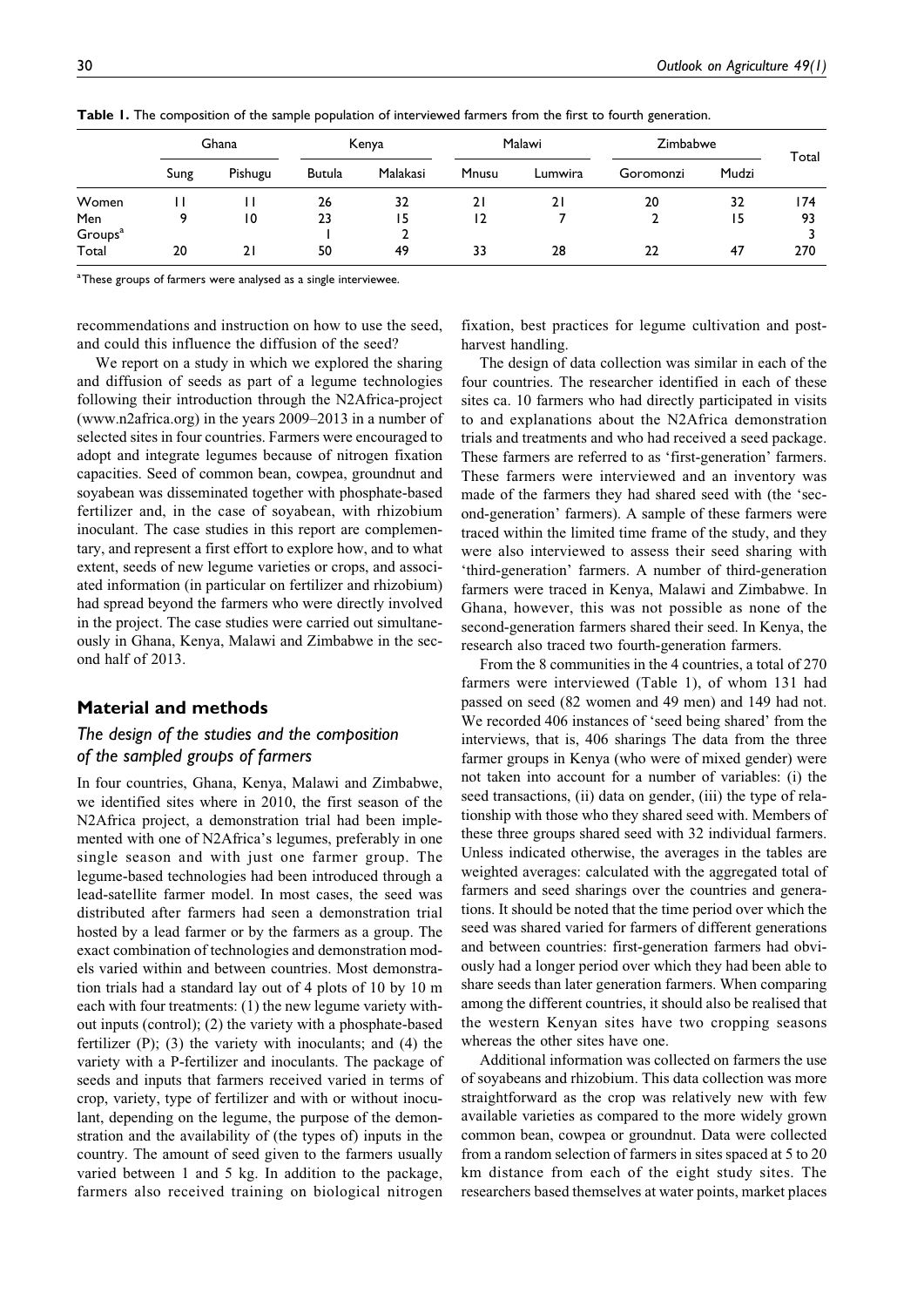or bus stops and randomly stopped farmers for interviews. This yielded 414 interviews from Ghana ( $n = 112$ ), Kenya  $(n = 119)$ , Malawi  $(n = 120)$  and Zimbabwe  $(n = 63)$ . Further details on this data collection can be found in Almekinders et al. (2016), Balele Mgasa (2014), Manyere (2014b), van 't Foort (2014) and Zagenia (2014).

For statistical analysis of the number of seed sharings per farmer as a function of country, generation and gender, we used a generalized linear model with a quasi-Poisson link function. Analysis of the nature of seed sharings in terms of family relations, gender and type of transaction was done using a generalized linear mixed model, with farmer as a random factor and a binomial link function. Significance of explanatory factors (gender, country) was tested by analysis of deviance. The amount of seed involved in the transactions was analysed by a linear mixed model on the log transformed reported amounts.

### Study sites

In northern Ghana, two communities in Karaga District (Sung and Pishugu) were selected. The demonstration trials in the selected communities took place in 2010. As northern Ghana has a single growing season (May–October), data collection took place three growing seasons (and harvests) after the first demonstration trials had taken place. The demonstration trials were planted with soyabean in Sung (two varieties: Jenguma or Quarshie) and soyabean or cowpea in Pishugu. In both places, the demonstration trials with soyabean had the 'standard' trial design, including treatments with inoculum and P-fertilizers. Soyabean was not entirely new in the area at the time of the trials. It was introduced in the area in the early 1990s and it was quite commonly cultivated and consumed. Most common however was the production for selling to the processing factory or traders. The processing factory was closed down at the moment of this study.

The study sites in western Kenya, Butula and Malakasi, have two growing seasons per year: a long rainy season of around 3 months (March–June) and a shorter rainy season of about 2 months (August–October). Farmers plant legumes in both seasons. N2Africa distributed seeds to farmers in those sites in 2010, so five to six growing seasons would have passed since the farmers had participated in the demonstration trials and received seed to sow themselves. There have been many other seed introductions in the area over the years, done by different organisations and involving different types of seed (but predominantly soyabean) and demonstration trials. This complicated the assessment of N2Africa's activities here since it was not possible to precisely document where and when these activities had taken place. All data in this study relate to soyabean, which was relatively new in the area. Its introduction was one of the objectives of the N2Africa project. Other major crops in the area were maize, beans and groundnut.

In Malawi, the study sites Mnusu, in Salima district, and Lumwira in Dedza district, both in the central part of Malawi have one growing season. The N2Africa trials

involved two varieties of soyabean (Makwacha and Nasoko) and two varieties of groundnut (CG7 and Nsinjiro) in combination with inoculant (for the soya) and P fertilizer. The legumes in the trials were planted as mono-crops. Planting in the areas where the study sites are located normally takes place mid-November. The seeds for the trials were distributed after a training session in December 2010. Assuming that – despite the late distribution in the season – farmers may nevertheless have planted some of the seed, three growing seasons had passed when data were collected. Most data in this study concern soyabean, although some cases of common bean have also been included. Soyabean was still not commonly grown in the area. The dominant planting pattern was mixed cropping of maize with legumes.

The study sites in northeastern Zimbabwe, Goromonzi in Mashonaland Central Province and Mudzi, in Mashonaland East Province, both have one growing season from November to March. In the study sites in Zimbabwe N2Africa introduced packages of seed of common bean (varieties Cardinal and Variety), groundnut (Natal Common), cowpea (IT18, CBC1 and CBC2) and soyabean (Safari), with and without fertilizer (all crops) and inoculant (for soya). Different crops and varieties were distributed to different groups in 2010, 2011 and 2012, in variable amounts (0.25 kg of cowpea and up to 5 kg of beans, depending on the variety). Thus, at the time of data collection, the number of growing seasons that had elapsed varied by farmer group. Data used in this study relate to soyabean, common bean, cowpea and groundnut. Soyabean was relatively new in the study sites.

## Results

#### Seed sharing

The frequency of sharing. Table 2 shows the data on sharing of seeds by farmers who had received seeds from the N2Africa program through participating in the demonstration trials and those who we called second-, third- and fourth-generation farmers. A high percentage of firstgeneration farmers had shared seeds that they initially received from the N2Africa project. On average, farmers shared seeds with four other farmers (i.e. secondgeneration farmers). Sharing was least frequent in Zimbabwe (2.7 and 2.2 times in Goromonzi and Mudzi, respectively) and most frequent in Malakasi, Kenya (5.7 times) and Mnusu, Malawi (5.6 times). Of the 270 farmers interviewed, 131 (around 50%) shared seed with others, and they did so a total of 406 times.

The average number of sharings and the proportion of farmers who shared decreased significantly with the generations (Figure 1 and Table 2, for both:  $p < 0.001$ ) and also differs between country ( $p < 0.001$ ) and gender ( $p < 0.01$ ). The average number of sharings was highest in Malawi; Ghana was excluded from the analysis as no secondgeneration farmers shared seed. The average number of sharings by male farmers was higher than by female farmers, although these differences were only significant in the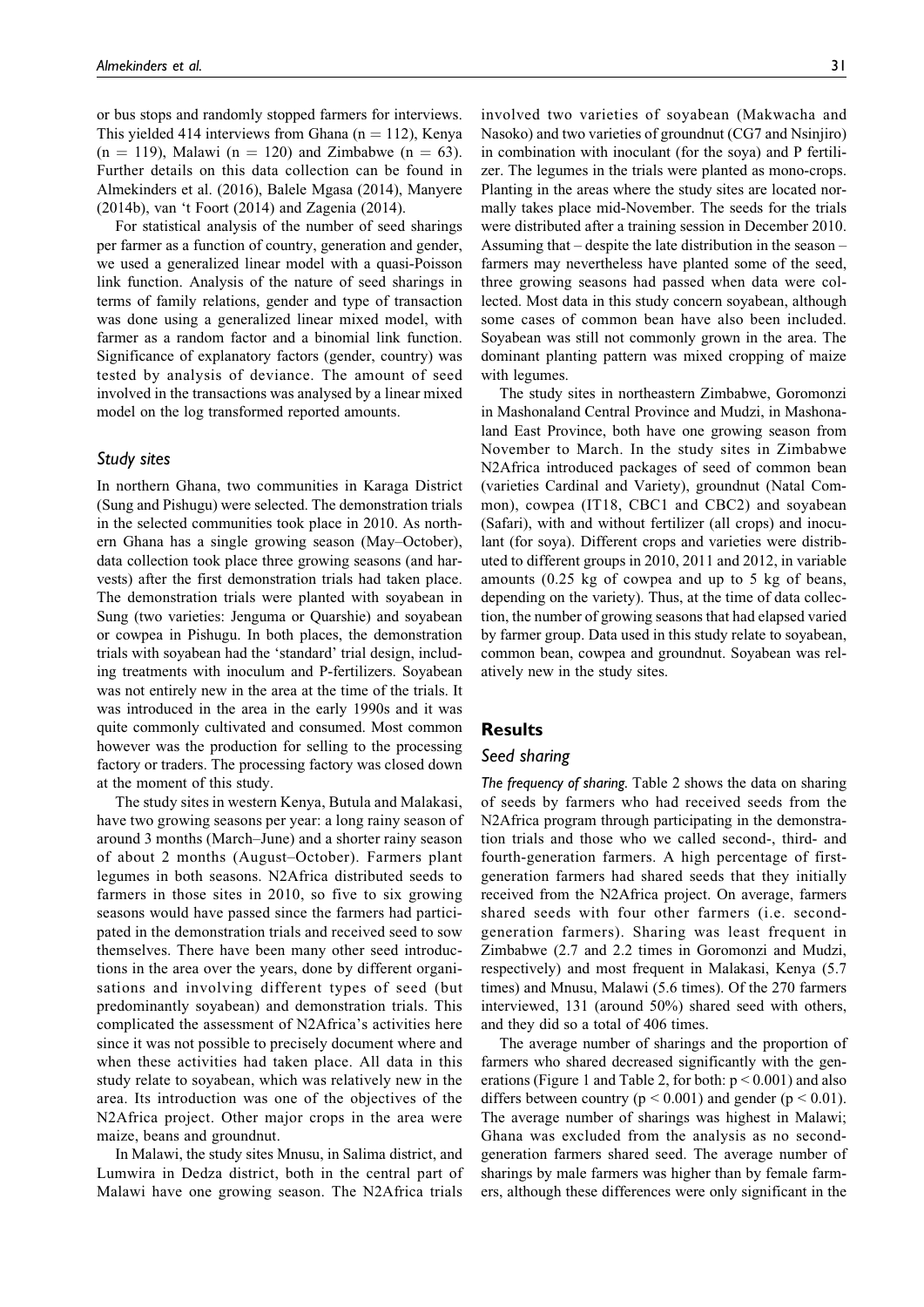

Figure 1. The average number of seed sharings per farmer in the eight study sites in four countries.

Table 2. The number of first-, second-, third- and fourth-generation farmers interviewed (#), the percentage of them (%) passing on seed to another farmer by country and the average number of 'sharings'.

| Country      |      | Ghana |                | Kenya |      | Malawi |      | Zimbabwe |                                                      |
|--------------|------|-------|----------------|-------|------|--------|------|----------|------------------------------------------------------|
| Generation   | #    | %     | #              | %     | #    | %      | #    | %        | Average % of farmers<br>passing on seed <sup>a</sup> |
| First        |      | 100   | 15             | 93    | 19   | 100    | 31   | 87       | 95                                                   |
| Second       | 30   | 0     | 60             | 45    | 28   | 36     | 32   | 31       | 28                                                   |
| <b>Third</b> | n.a. | n.a.  | 20             | 40    | 14   | 36     | 6    |          | 31                                                   |
| Fourth       | n.a. | n.a.  | 4 <sup>b</sup> | 25    | n.a. | n.a.   | n.a. | n.a.     | 25                                                   |

<sup>a</sup> Average of percentages over the four countries.

<sup>b</sup>One person only.

second generation. These data indicate that the encouragement to pass on seed by N2Africa-staff worked quite well for the first-generation farmers, that is, those who participated in the management of demonstration trials or got the seeds after visited them. The sharing of seed with others by later generation farmers may have been influenced by them having had the seed for a shorter time span. This gave them less time to evaluate the seed and to reproduce it so that they had enough to share. This issue played an important role in Zimbabwe. The first-generation farmers in Zimbabwe said they received relatively large samples of seed, so they could harvest enough to eat as well as to share with others. The second-generation farmers only received on average 0.5–1 kg of seed: not enough to plant and eat. They said that before they could share with others they would need more time to bulk up their stock, assess the crop and its culinary quality. This implies one or two seasons at least before they would consider sharing with others. In addition, farmers in Zimbabwe were not very satisfied with the soyabean performance. In Goromonzi, the climate did not allow for good performance of the soyabean crop whereas in Mudzi farmers, mostly women, said that it was difficult to find a market for small quantities of soyabean and for which they have few household uses. In the Ghana sites, the use and planting of soyabean was more common, but the farmers explained that the low crop productivity in the region was the reason for not sharing seed: they said they simply did not have enough to share. Of the secondgeneration farmers in Ghana (most of whom had probably already planted soyabean twice), none had yet shared seed with others at the time of the study.

The relational aspects of seed sharing: Gender, family and friends. Considering the total number of interviewed farmers, aggregated over the different generations, the majority we interviewed were women: 65% (36% in Ghana, 58% in Kenya, 69% in Malawi and 75% in Zimbabwe). Of all women in the study ( $n = 156$ ), 52% shared seeds with others (Table 3). The percentage of men in this study ( $n = 82$ ) that shared seed was at least as high (59%), and they shared on average with at least as many other farmers as women (Table 3): on average women shared 2.5 times with others, men did so with on average 3.4 others. The differences between male and female farmers were not significant. This means that the hypothesis that women might share seed more often than men because (1) legumes are often considered a women's crop and (2) women are more reliant on social relationships could not be confirmed through this study.

Another gender aspect of sharing is with whom men and women shared. Sharing took place predominantly between farmers of the same sex ( $p < 0.001$ ). However, women were more likely to share with farmers of the same sex then men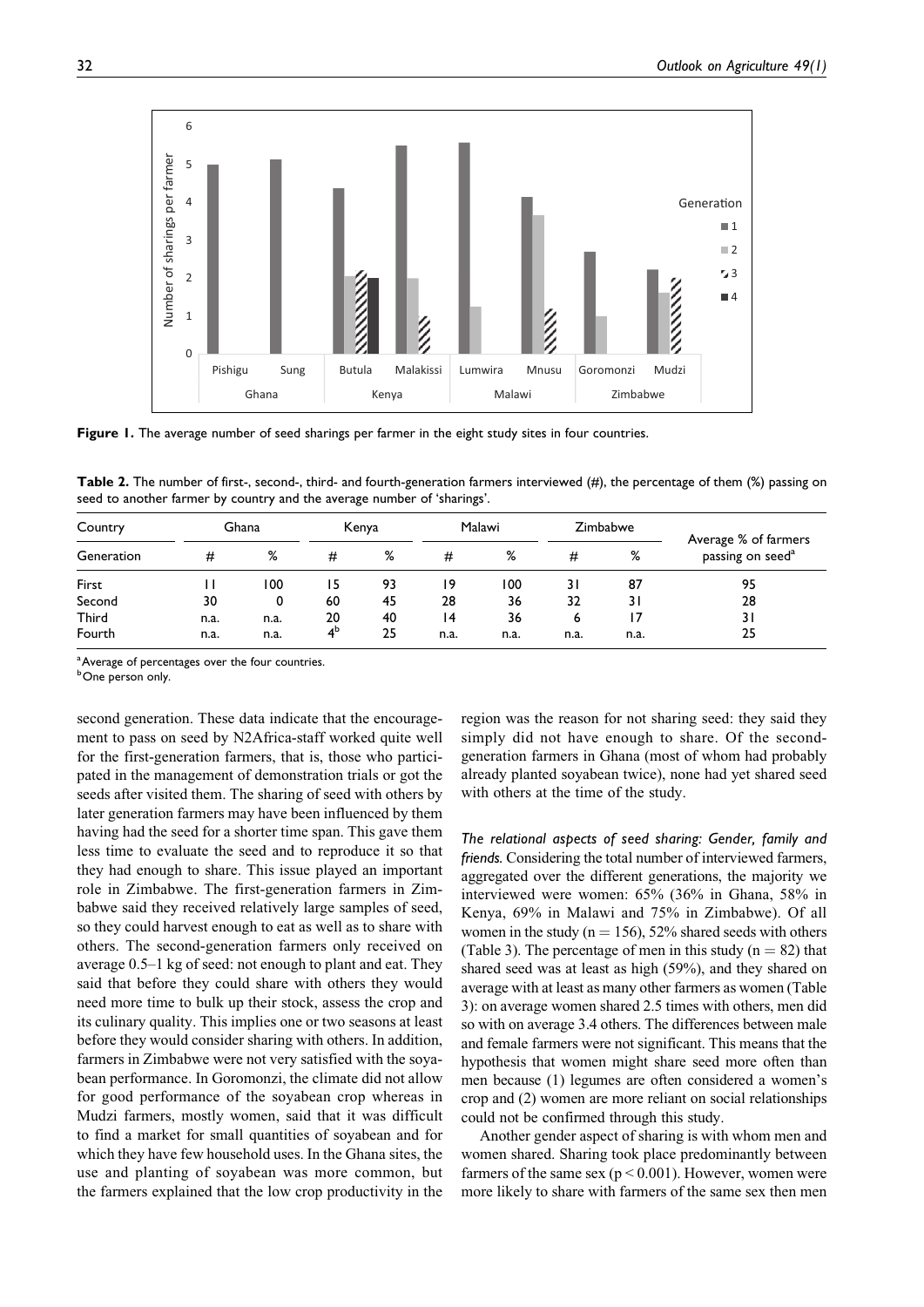|       |    | Ghana $(n = 41)$ |    | Kenya (n $= 96$ ) |    | Malawi ( $n = 61$ ) |    | Zimbabwe (n $= 70$ ) |    | Average <sup>a</sup> (n $= 268$ ) |  |
|-------|----|------------------|----|-------------------|----|---------------------|----|----------------------|----|-----------------------------------|--|
|       | %  | #                | %  | #                 | %  | #                   | ℅  |                      | ℅  |                                   |  |
| Women | 18 | 4.0              | 45 | l.9               | 57 | 3.1                 | 53 | 2.0                  | 52 | 2.5                               |  |
| Men   | 36 | 5.0              | 55 | 2.8               | 53 | 4.0                 | 59 | 2.6                  | 59 | 3.4                               |  |

Table 3. Percentage (%) of women (n = 156) and men (n = 82) who shared seed, and the number of farmers with whom they shared seed  $(H)$ .

 $^{\rm a}$ Weighted average over 268 farmers. Data from the three farmer groups in Kenya are not included.

**Table 4.** The percentage of seed sharings between farmers of same sex, that is, women with women and men with men (n = 374).<sup>2</sup>

|                             | Ghana (%) | Kenya (%) | Malawi (%) | Zimbabwe (%) | Total (%) |
|-----------------------------|-----------|-----------|------------|--------------|-----------|
| Women who shared with women |           |           | 85         | ۹I           | 87        |
| Men who shared with men     | 95        | 44        | -47        |              | 56        |

<sup>a</sup>Thirty-two transactions from the three farmer groups in Kenya are not included.

Table 5. Percentage (%) of seed sharings with friends, relatives and others, by country and gender.

|                            |                     | Country                           |                       |                        |                      | Gender             |                      |  |
|----------------------------|---------------------|-----------------------------------|-----------------------|------------------------|----------------------|--------------------|----------------------|--|
|                            | Ghana<br>$(n = 56)$ | Kenya <sup>a</sup><br>$(n = 107)$ | Malawi<br>$(n = 129)$ | Zimbabwe<br>$(n = 82)$ | Women<br>$(n = 209)$ | Men<br>$(n = 163)$ | Total<br>$(N = 374)$ |  |
| With relatives $(n = 210)$ |                     | 62                                | 75                    | 48                     | 6 I                  | 49                 | 56                   |  |
| With friends ( $n = 125$ ) | 88                  |                                   | 22                    | 44                     | 30                   | 39                 | 33                   |  |
| With others ( $n = 39$ )   | 0                   | 26                                |                       | a                      | Q                    |                    | 10                   |  |

<sup>a</sup>Thirty-two transactions from the three farmer groups in Kenya are not included.

 $(p < 0.001)$ : 87% of all women-sharings were with other women, whereas men shared 55% with men (Table 4). There were significant country-specific differences ( $p < 0.05$ ), with differences between sexes being low in Ghana compared to other countries: in Ghana, the proportion of sharing with members of the same sex was highest for both men and women. The tendency of men in Kenya, Malawi and Zimbabwe to share relatively often with women – as compared to women with men – may be due to legumes and seeds being viewed mainly as female domains (e.g. Bezner-Kerr, 2007; Pircher et al., 2013). We have no explanation for the difference as compared to Ghana.

About 90% of the seed originating from the N2Africa project was shared among relatives and friends; only 10% was shared with others (Table 5). Significant differences in the proportion of sharing with relatives, friends were observed between countries ( $p \le 0.001$ ), with sharing with relatives being significantly higher in Malawi compared to the other countries and significantly lower in Ghana. In the latter country, a significantly higher proportion of seed sharing was with friends. However, there was considerable variation in the percentages of those sharing with relatives or with friends between the sites, also within a single country. There was also no consistency when comparing with whom women and men shared their seeds. In some sites women shared more with friends than with family, whereas in others sharing with family dominated. Similarly, men in some sites shared more with friends, in other sites more with family.

Table 6. The percentage of women and men who shared seeds with female and male relatives, friends and others.

|                |        | Female<br>$(n = 209)$ | Male<br>$(n = 165)$ | Total<br>$(N = 374)$ |
|----------------|--------|-----------------------|---------------------|----------------------|
| With relatives | Female | 51                    | 3 I                 | 43                   |
|                | Male   | 10                    | 18                  | 14                   |
| With friends   | Female | 29                    | 5                   | 18                   |
|                | Male   |                       | 33                  | 15                   |
| With others    | Female | 8                     | 8                   | 8                    |
|                | Male   |                       | 4                   | 3                    |
| Total          |        | 100                   | 100                 | 100                  |

The proportion of transactions involving farmers of a different sex differed according to relationship type ( $p <$ 0.001). This proportion was significantly lower for transaction involving friends, compared to those involving relatives or others. In other words, in the sharing the sharing with a person from the other sex is lowest in the category of sharing between friends. There were also strong variations, both by site and by country, in the gender of the relative or friend with whom women and male farmers shared seed. Nevertheless, the percentage of farmers sharing with farmers of another sex was significant lower when sharing with friends than when sharing with relatives or others ( $p <$ 0.001). In other words, when women shared seed with men, they were mostly relatives (Table 6). And also when men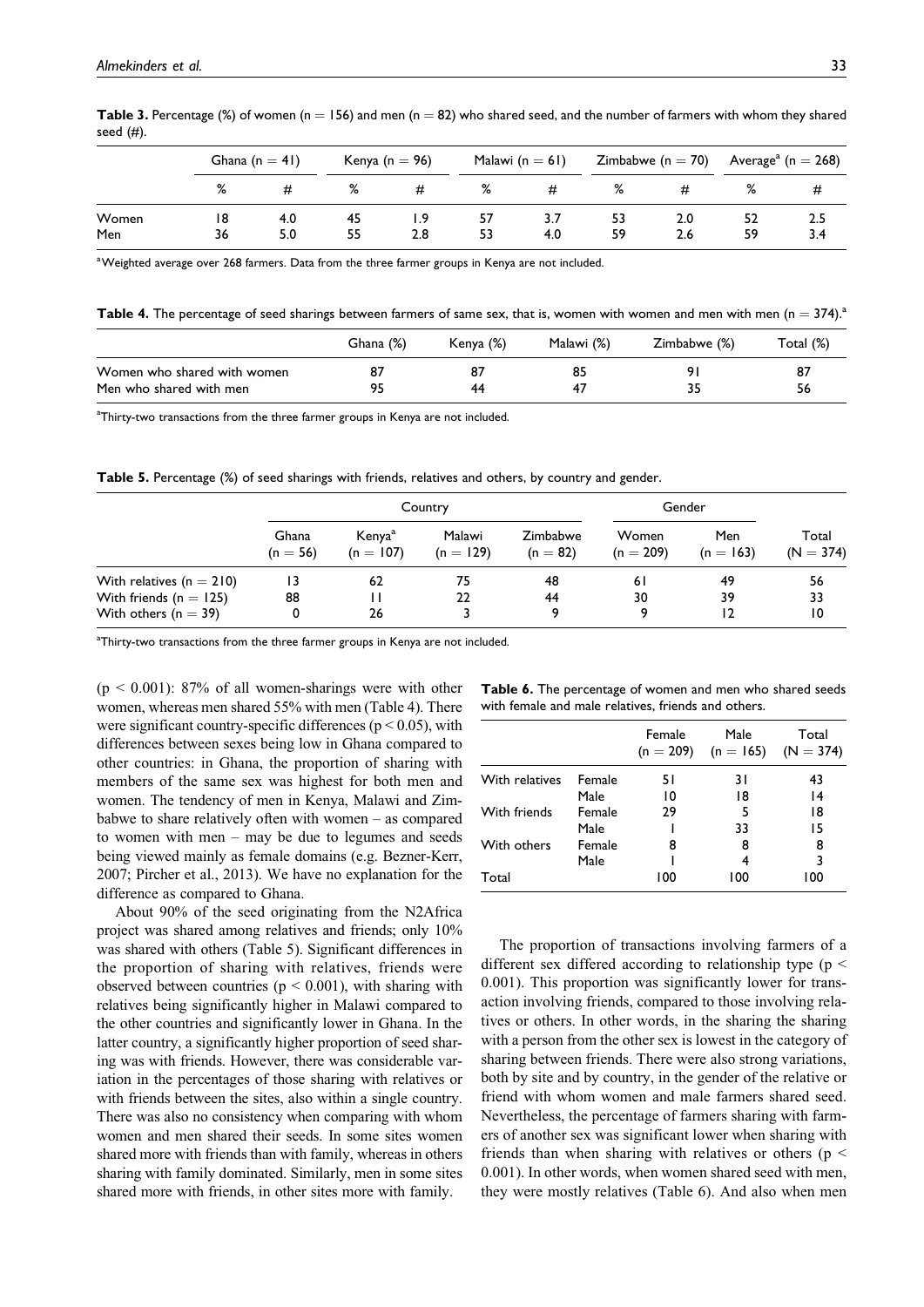|            |                    | Women who passed on seed  |                    | Men who passed on seed   | Total $(N = 371)$   |                           |
|------------|--------------------|---------------------------|--------------------|--------------------------|---------------------|---------------------------|
| Generation | Gave<br>$(n = 70)$ | Were asked<br>$(n = 138)$ | Gave<br>$(n = 79)$ | Were asked<br>$(n = 84)$ | Gave<br>$(n = 149)$ | Were asked<br>$(n = 222)$ |
| First      | 31                 | 69                        | 48                 | 52                       | 38                  | 72                        |
| Second     | 30                 | 70                        | 48                 | 52                       | 41                  | 59                        |
| Third      | 67                 | 33                        | 50                 | 50                       | 62                  | 38                        |
| Fourth     |                    |                           |                    |                          |                     |                           |
| Total      | 34                 | 66                        | 49                 | 51                       | 40                  | 60                        |
|            |                    |                           |                    |                          |                     |                           |

Table 7. The sharings by women and men on the basis of 'offering' and 'asked for' in the different generations of farmers (% per category, weighted averages).

Table 8. The transactional characteristics of seed sharing by country and gender (%).

|          |                     |                      | Country               | Gender                 |                       |                     |                      |
|----------|---------------------|----------------------|-----------------------|------------------------|-----------------------|---------------------|----------------------|
|          | Ghana<br>$(n = 34)$ | Kenya<br>$(n = 107)$ | Malawi<br>$(n = 129)$ | Zimbabwe<br>$(n = 82)$ | Female<br>$(n = 205)$ | Male<br>$(n = 147)$ | Total<br>$(N = 352)$ |
| Gift     | 97                  | 83                   | 63                    | 96                     | 85                    | 73                  | 80                   |
| Cash     |                     | 14                   |                       |                        |                       |                     |                      |
| Exchange |                     |                      |                       |                        |                       |                     |                      |
| Return   |                     |                      | 24                    |                        | ь                     |                     |                      |
| Other    |                     |                      |                       |                        |                       |                     |                      |

shared with a woman it was mostly with a female relative. Men tended to share more often with female rather than male relatives. The relation with relatives is the major seedsharing-relationship – except for male farmers – and the only one where substantial seed sharing across the gender barrier took place.

## The conditions of sharing

Offering seed or asking for it? According the information given by the farmer who provided the seed, 60% of all the seed sharings were on the basis of 'being asked for seed' and in 40% of the cases the seed was 'offered' (Table 7). There were significant differences between countries ( $p < 0.001$ ): in Kenya and Zimbabwe 'being asked for seed' was more pronounced (72% and 74%, respectively), while in Ghana and Malawi, seed was more often 'offered' than 'being asked for' (76% and 59%, respectively). This concurs with information from women farmers in the Zimbabwe study who said that giving seed without the person asking for it is not a normal practice. Some women farmers in Ghana mentioned this as well, but our data did not confirm this. Although there was no significant difference, totalled over the four countries, in each of the four generations, a larger percentage of women had been asked for the seed, while men gave seed as often they were being asked. The first-generation farmers were encouraged by N2Africa researchers to share seed with others, but this did not express itself in higher percentages of 'giving' (rather than waiting to being asked for) than in other generations: the proportion of seed that was offered increased significantly with generation ( $p < 0.01$ ).

The transactional characteristics of the seed sharing. To further explore the character of the seed sharings, we differentiated between gift, exchange and cash payment. Of the total number of seed sharings ( $n = 406$ ), it was not possible to identify the character of 22 transactions in Ghana (Table 8). Of the remaining cases, the large majority of all the transactions were described by the seed providing farmer as 'gifts' ( $p < 0.001$ ). There were no significant differences due to gender or country in the proportion of gifts versus other transaction types. In Kenya, 14% of the seed sharings were in exchange for cash. In Malawi, the implementing N2Africa agencies used a 'loan-based' transaction: the receiving farmers were asked to return the same or twice the amount of seed provided. This is apparently a common practice in the sharing of seeds in central Malawi. In 24% of the seed sharings in Malawi farmers used this transaction form; all were transactions between first- and secondgeneration farmers. Exchange and paying with labour was only reported for six cases (three in Malawi and three in Zimbabwe). There were 14 cases (4%) reported as 'other transactions'. Of all sharings of seed by women, 81% were reported as gifts, whereas only 70% of men shared as a gift. Both female and male farmers shared seeds with cash payment (i.e. were 'sold') in only 5% of the cases. Because of the variation between countries and sites for the small number of non-gift sharings, it is difficult to see a pattern. All the sharing by the three groups in Kenya  $(n = 32)$  was in the form of gifts.

Of the 19 cash payments (1 in Ghana, 16 in Kenya and 2 in Malawi, representing 5% of all transactions), there were 11 with 'others' (15% of all transactions with others), 5 with friends (4% of all transactions with friends) and 3 with a relative (1% of all transactions with relatives).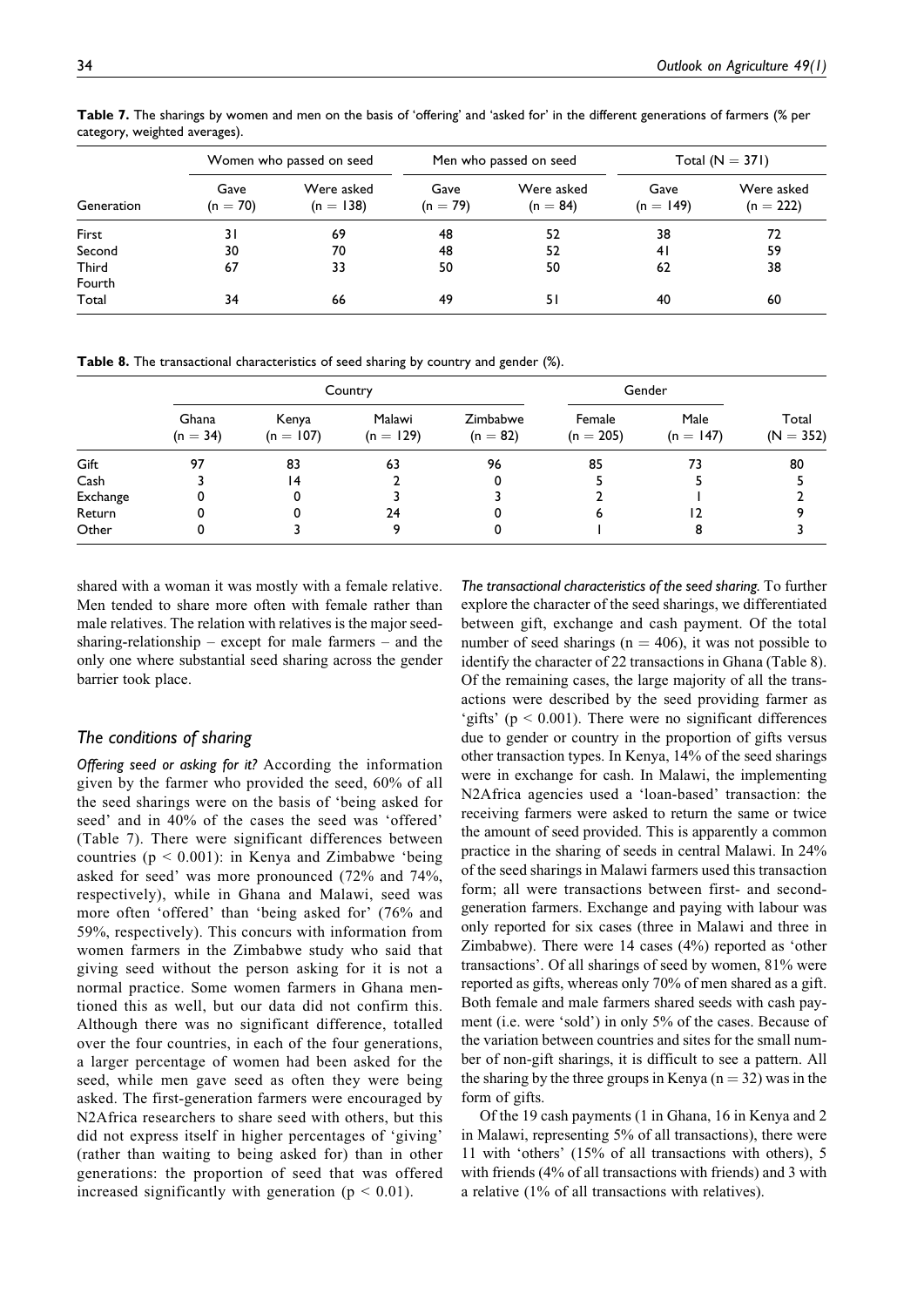|                 | Ghana<br>$(n = 33)$ | Kenya <sup>a</sup><br>$(n = 137)$ | Malawi<br>$(n = 129)$ | Zimbabwe<br>$(n = 82)$ | Total<br>$(N = 381)$ |
|-----------------|---------------------|-----------------------------------|-----------------------|------------------------|----------------------|
| $0.25 - 0.5$ kg |                     | 10                                |                       |                        |                      |
| 1.0 kg          | 45                  | 42                                | 73                    | 35                     | 51                   |
| $1.5 - 2.0$ kg  | 42                  | 23                                | 18                    | 29                     | 24                   |
| $3-5$ kg        |                     |                                   |                       |                        | 12                   |
| >5kg            |                     |                                   |                       |                        |                      |

Table 9. The percentage of farmers sharing a certain amount of seed with other farmers, by country.

<sup>a</sup> Includes data from two farmer groups.

Table 10. The average amount of grain/seed (kg) shared with other farmers, by country and gender.

|         | Ghana<br>$(n = 33)$ | Kenya<br>$(n = 105)$ | Malawi<br>$(n = 129)$ | Zimbabwe<br>$(n = 82)$ | Total<br>$(N = 349)$ |
|---------|---------------------|----------------------|-----------------------|------------------------|----------------------|
| Women   | 2.6                 | 2.0                  | . .                   | 2.0                    | 1.6                  |
| Men     | 1.6                 | 2.6                  | ۰.9                   | 1.9                    | 2.5                  |
| Average | و.,                 | 2.4                  |                       | 2.0                    | 2.0                  |

When and how much did farmers share? We also wanted to know what the time lapse for sharing was. We tried to find out if farmers mostly shared after the first growing season that they had the new variety, or if sharing took place over several seasons. The first-generation farmers had presumably received the seed between 36 and 48 months before. In the Ghana sites, 60% of the transactions between the firstand second-generation farmers ( $n = 56$ ) took place 36 months ago, that is, in the season after which the farmers had grown the seed for the first time. Other times of sharing by these first-generation farmers were 24 and 6 months earlier. In Kenya, 70% of the seed sharing of the firstgeneration farmers ( $n = 68$ ) took place between 24 and 48 months earlier. The other 30% was spread over the following months. In Malawi, 75% of the sharings of first-generation farmers ( $n = 96$ ) took place 36 months earlier, and the other 25% 24 months earlier. In Zimbabwe, 50% of the seed sharings of first-generation farmers took place 24 and 36 months earlier. The other seed sharings were spread out thereafter. These data indicate that most seed was shared in the first or second season after farmers first got the seed from N2Africa, but that substantial sharing took place later as well.

Of all the sharings, 75% involved 1–2 kg of grain (Table 9). The overall average amount of seed shared was 2.0 kg. The sharings as gifts were on average 1.7 kg, the cash transactions were on average for 5.5 kg of seed. With an average gift  $200-400 \text{ m}^2$  could be planted, depending on the legume and the variety. In only 15 occasions (4%), more than 5 kg of seed was shared: 3 of these were provided by women and 12 by men. These sharings involved seven gifts, five cash transactions and four cases of otherwise exchanged seed (barter or loan), none for labour. On average, men shared more seed than women (2.5 kg as opposed to 1.6 kg) but this difference was not significant: the pattern did not hold in all countries. In Zimbabwe, men and women shared almost equal amounts, and in Ghana, women tended to share more seed than men (Table 10). The

surveys from the four countries indicated that sharing 'a handful' of seed was not widely practiced in any of the cases.

### Information sharing

The majority of the farmers (60%) said they had shared information about the seed together with the actual seed itself, others said they first had talked about the new seed with the person they shared it with, and shared the seed later (21%), or they had first given the seed and gave information later (17%). However, it is not clear what information was actually shared, that is, just about the variety or also on fertilizer treatments they had seen in the demonstration trials. Conversations with farmers in Zimbabwe indicated that often the seed is asked for or given (typically  $1-2$  kg) without specifying whether it was for consumption or sowing (Manyere, 2014a). Overall, 35% of the farmers said they had also given information on rhizobium inoculants to the person they gave the seed to (Table 11). This sharing of information on rhizobium was mostly done by firstgeneration farmers who shared seed with second-generation farmers, that is, farmers who had received inoculant in the distributed packages of seed and inputs or who had seen it in demonstration trials. Later generation farmers shared information less often (Table 11). In Malawi, none of the firstgeneration farmers referred to inoculant when sharing seed with others, nor did any of the later generations (Table 11). The differences between generations and countries were however not significant. In all study sites, the only available inoculant, to the farmers' knowledge, was that in the initial packages provided by N2Africa's collaborators.

## Soya, information and rhizobium

Of all farmers interviewed at 5–20 km distance from the eight case study sites, the majority knew about soyabean as a (crop) technology: 94% of the farmers in Ghana, and 100% in Malawi, and Zimbabwe said they knew the crop.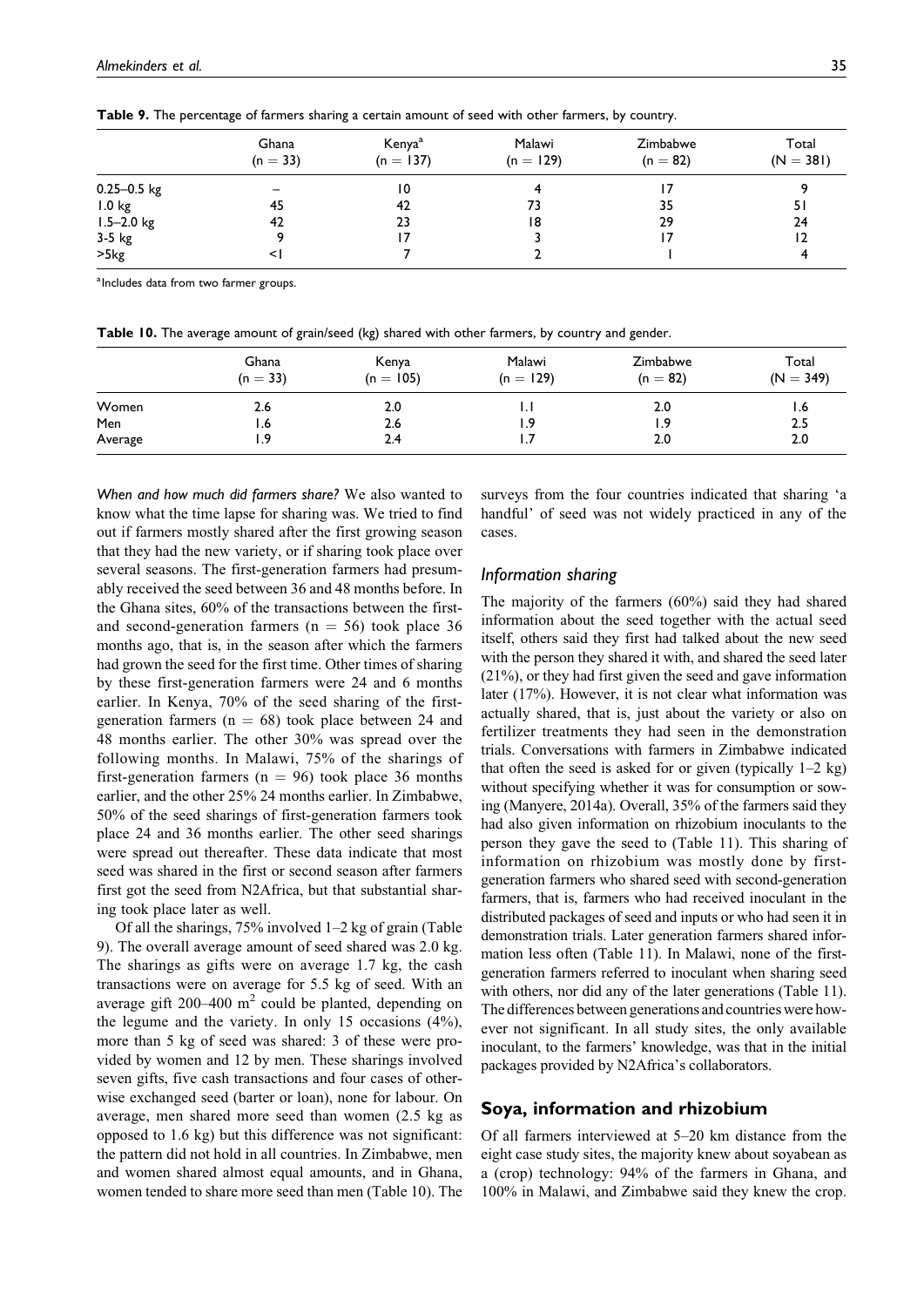| Generation | Ghana<br>$(n = 56)$ | Kenya<br>$(n = 137)$ | Malawi<br>$(n = 129)$ | Zimbabwe<br>$(n = 82)$ | Total<br>$(N = 404)$ |
|------------|---------------------|----------------------|-----------------------|------------------------|----------------------|
| First      | 82                  | 48                   |                       | 38                     | 39                   |
| Second     |                     | 4 I                  |                       |                        | 25                   |
| Third      | n.a.                |                      |                       |                        |                      |

Table 11. Percentage of sharings of which the farmers said they also talked about the rhizobium inoculum when they shared the seeds (by country and generation of farmers).

In Kenya, only 73% of the farmers said they knew soya. There was no difference in this respect between female and male farmers. Not many farmers knew about rhizobium inoculant. Of those interviewed and from whom the researchers got an answer on this question ( $n = 374$  over the four countries), around 52% said they knew about rhizobium inoculant and 48% said they did not. The distance between the place where the demonstration trials had been held (three seasons earlier) and the point where interviews were taken did not seem to influence the answers. In Zimbabwe, women seemed better informed, but in Malawi more men knew about it, in Ghana and Kenya there was no consistent gender difference. In the situations where a gender difference seemed to exist, the effect may be explained by the importance of the crop for either women or men, or because the organisations promoting the use of rhizobium employed differentiated gender targeting for their information campaigns.

Overall, the results showed the same patterns as the results from the interviews in the seed tracing part of the study. Half of the farmers (49%) obtained their first soyabean seed as a gift from relatives and friends. A considerable number of farmers, both male and female, obtained their first seed in return for labour (8%), had to return an agreed amount of seed after harvest (25%) or bought their first seed from the market, an agro-chemical dealer or a middleman (36%).

Most seed sharings (71%) involve seed received from someone of the same gender  $(p < 0.001)$ : men predominantly got their first seed from men and women from women. Although this difference in percentages for male and female farmers was not significant, overall, like in the seed tracing interviews, more women obtained the first seed from another woman. Again Kenya presented another pattern: here the majority of women got the first seed from men, resulting in gender differences being country specific  $(p < 0.001)$ .

In 44% of cases where we have data ( $n = 250$ ), the first amount of seed was between 1 and 2 kg. In 71% of cases, it was 4 kg or less.

None of the information we collected indicated any obvious spatial trend related to the distance from the demonstration trials. Nor was there a very obvious gender pattern in any of the countries. The data largely support the results from the seed tracing interviews.

## **Discussion**

### The spreading of technology: Seeds and information

The farmers who attended the N2Africa demonstration trials were the best sharers of seed: a larger percentage of them shared seeds with others (more than 90%) and they shared their seeds with more other farmers than did farmers among the later generations. The diffusion of the seeds is thus strongly shaped by these farmers. The encouragements from N2Africa collaborators for participants to share their seeds with others may have worked well. However, our data are not conclusive on this point because also the amount of time that farmers have had their seeds and the quantity of seed they received may have contributed to farmers proclivity to share seeds. The data collected by the research teams focused on farmers sharing seeds with other farmers. The approach left little opportunity to delve deeper into the sharing of other components that formed, together with the seeds, the 'technology package', that is, information about application of fertilizer and planting distances. The information on rhizobium inoculant did not seem to have spread well. This is perhaps not surprising given the difficulty that farmers might have in understanding its functioning and its limited availability. Only the first-generation farmers seemed to pass on information about it, later generation farmers hardly did so. It is not clear however how the farmers who received the information have understood it.

While the data set has limited explanatory power, it does however allow us to make initial estimates of the extent to which seeds and information are disseminated after the point of introduction and identifying further relevant questions about the diffusion of technology. If we can take these results as being representative, and extrapolate them to other areas in these four countries and other countries where N2Africa is active, we can estimate how many farmers the project may have reached in addition to the farmers who participated in the original demonstration trials. N2Africa has been working in eight African countries and directly reached a total of about 250,000 farmers between 2010 and 2013 (Woomer et al., 2014), with a year-on-year increase (Table 12). Farmers who received seeds in 2010 could have reached three generations (2011, 2012 and 2013) in countries that have one season per year (Ghana, Nigeria, Malawi, Mozambique and Zimbabwe). In countries such as Kenya which, like the Democratic Republic of Congo (DRC) and Rwanda, has two growing seasons per year, we managed to track seed exchanges through to the fourth generations. Some fourth-generation farmers also passed on seeds, but we were not able to trace them in the limited period of data collection. Similarly farmers who participated in trials in 2011 could have reached two generations in countries with one season, and four in countries with two seasons. We assume that the farmers reached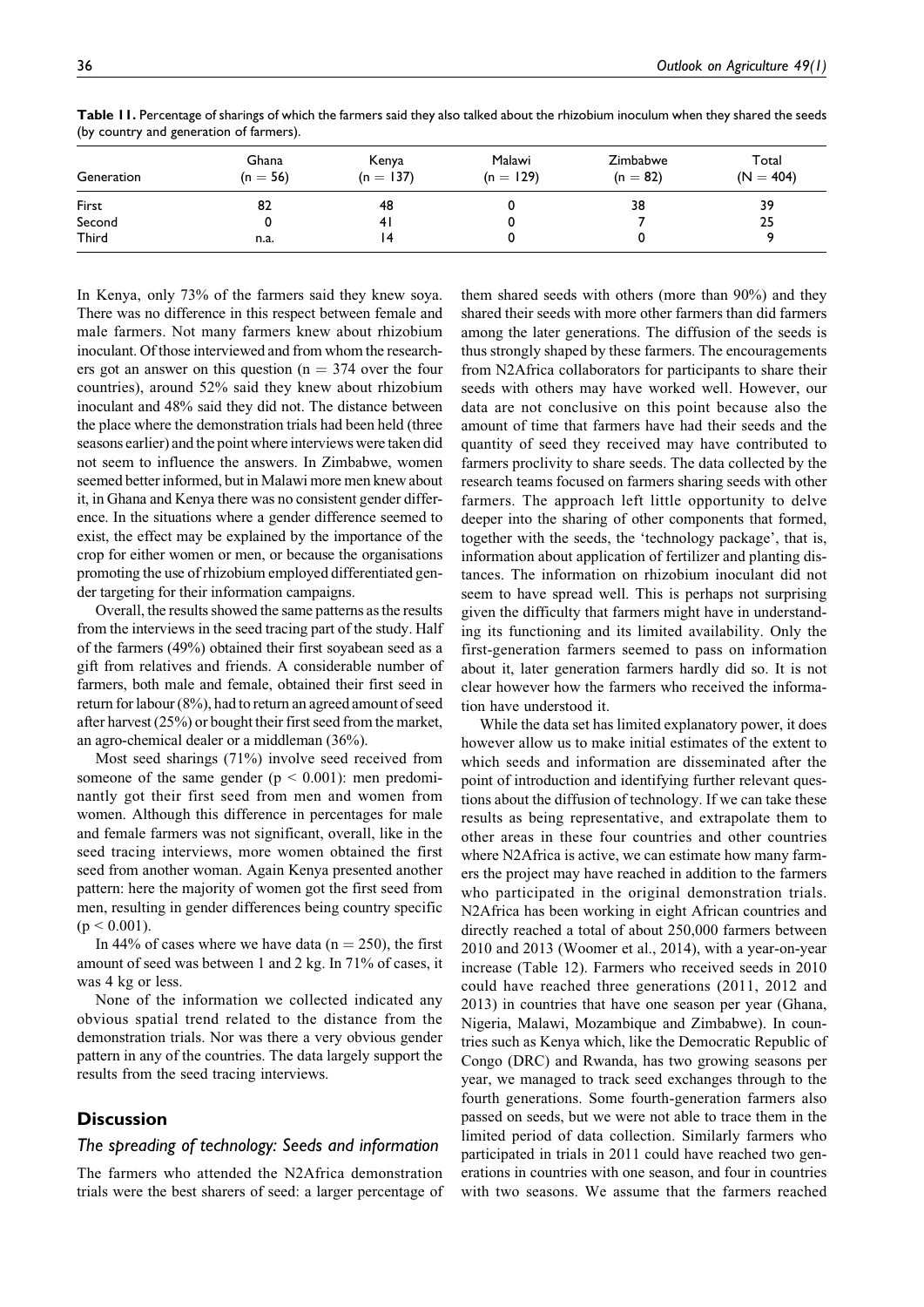Table 12. The number of farmers directly participating in N2Africa, by year, and the estimated number of additional farmers reached (from the season after the first generation's participation until 2013) through the spontaneous diffusion of seed.

| Year   | Farmers participating<br>directly $(#)$ | Additional farmers<br>reached $(\#)$ |
|--------|-----------------------------------------|--------------------------------------|
| Year I | 50,000                                  |                                      |
| Year 2 | 75,000                                  | 380,000                              |
| Year 3 | 125,000                                 | 500,000                              |
| Year 4 |                                         | 530,000                              |
| Total  | 250,000                                 | 1,400,000                            |

directly were proportionally distributed between countries with one and two growing seasons *(i.e. five countries with* one growing season and three countries with two growing seasons). If we multiply the number of farmers participating in the project by the percentage of farmers who shared seed and the number of people they shared with (based on Table 2), per generation, and per potential number of generations reached, we calculate that a total of 1.4 million additional farmers might have been reached between 2010 and 2013. This is a rough estimate, which greatly depends on the representativeness of the data. However, it does indicate that many more farmers have benefitted from the improved varieties distributed by the project. In addition, it should be noted these figures are only calculations for the course of the project; sharing of seeds with others may continue over longer periods of time, although this study does not provide evidence on this point.

### Barriers to diffusion

One possible obstacle to the informal spreading of seed is that of social barriers. One of the focal points of this study has been gender which can play an important role since, in many African countries, legumes are considered to be a 'women's crop', and the spreading of the seeds could therefore be mostly limited to female networks. Such a phenomenon presumably has an important implication for the introduction points and activities. The data from this study indicate that this possible gendered-ness of the crop appeared to have had little effect on the spreading of the seed. N2Africa invited male and female farmers to participate in the demonstration trials. Male and female farmers, in different sites and countries, shared their seed with a similar number of others. In contrast to our expectations, the men in this study tended to be 'better seed sharers' than the women: they shared seeds with others more often and they shared them more often with women than that women shared with men. Only in Ghana, men showed a different pattern of sharing and here the number of farmers involved in sharing was very low. This means that even if N2Africa's projects were biased towards male participation, the seeds easily reach women, mostly through men sharing them for free (i.e. as a gift) with their female relatives.

The diffusion process was mostly driven by farmers making gifts of 1–2 kg of seed. The first-generation farmers most frequently shared their seeds in the first and second

seasons after the demonstration trials. It is not clear if these farmers first grew the seed themselves in the same year as the demonstration trials, or the following year. In any case, the assumption that farmers would prefer to evaluate the new crop or variety for several seasons before sharing them did not seem to apply to first-generation farmers (who had also been able to assess the seeds' performance in the demonstration trials), nor for the second- and thirdgeneration farmers who shared their seeds with others. It is not clear how and how much the N2Africa collaborators encouraging the participating farmers to share their seeds with others influenced behaviour of first and possibly later generation farmers. The study does not tell us how many seasons farmers continued to share, but our hypothesis is that they provide relatives and friends with seed in the first few seasons after the first time they planted themselves, obtained some encouraging yields and possibly tested the culinary quality. After this, in later seasons, sharing seeds with others is likely to be more limited because they shared the novelty already with those they regularly meet. Equally we do not know if the quantity of seed that farmers receive in the first exchange influences their sharing behaviour. Farmers who get a small amount of seed can either eat it or sow it. But, if they were short of food (the majority of the farmers who were interviewed had to buy maize every year for 1 month or more), it is unlikely that they will have much surplus to share: the priority would be most is likely to 'bulk up' their supply so they can sow more land themselves or have some for domestic consumption. Sharing seed would only take place in later seasons. It may have helped that many first-generation farmers who had been directly encouraged by the researchers received somewhat larger quantities of seed.

Information from other studies indicates that 'asking for seed' might be something that farmers do not easily do, and that 'giving seed unasked' is, in some cases (in particular in Zimbabwe), associated with the possibility of witchcraft (Manyere, 2014a). The data in this study did not identify any pattern related with these phenomena. It is possible that these cultural issues do not play an important role in the diffusion of seeds of a new variety, that the differences in wealth status between the sharers were small (all were relatively poor), and that the relationship with friends and relatives, who were the main beneficiaries of shared seeds are less subject to such social restrictions.

### **Conclusions**

Inviting farmers to demonstration trials, providing them with 1–5 kg packages of legume seeds, inputs and information, and encouraging them to share their seeds and newly acquired knowledge across eight sites in four countries where N2Africa collaborators operated, generated considerable diffusion of the seeds and important multiplier effect for access to new legume seeds. An extrapolation made from the data gathered for this study indicates that in addition to the 250,000 farmers reached directly through the N2Africa project, about 1.4 million more farmers may have been reached through the spontaneous diffusion of